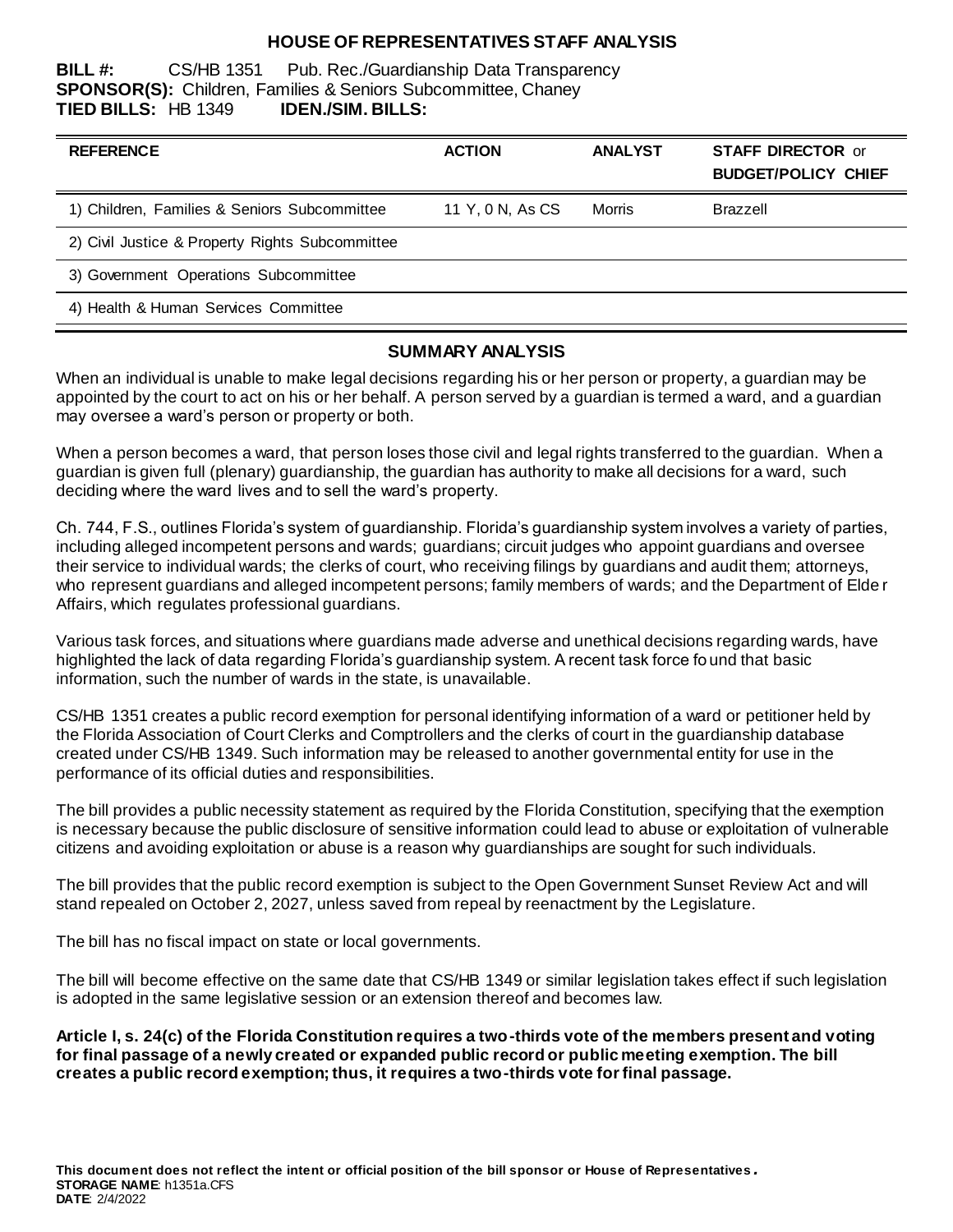#### **FULL ANALYSIS**

#### **I. SUBSTANTIVE ANALYSIS**

#### A. EFFECT OF PROPOSED CHANGES:

#### **Background**

Public Records and Open Meetings Requirements

The Florida Constitution provides that the public has the right to access government records and meetings. The public may inspect or copy any public record made or received in connection with the official business of any public body, officer, or employee of the state, or of persons acting on their behalf.<sup>1</sup> The public also has a right to notice of and access to meetings of any collegial public body of the executive branch of state government or of any local government.<sup>2</sup> The Legislature's meetings must also be open and noticed to the public, unless there is an exception.<sup>3</sup>

In addition to the Florida Constitution, the Florida Statutes specify conditions under which public access must be provided to government records and meetings. The Public Records Act<sup>4</sup> guarantees every person's right to inspect and copy any state or local government public record.<sup>5</sup> The Sunshine Law<sup>6</sup> requires all meetings of any board or commission of any state or local agency or authority at which official acts are to be taken be noticed and open to the public.<sup>7</sup>

The Legislature may create an exemption to public records or open meetings requirements.<sup>8</sup> An exemption must specifically state the public necessity justifying the exemption<sup>9</sup> and must be tailored to accomplish the stated purpose of the law.<sup>10</sup> There is a difference between records the Legislature has determined to be exempt from the Public Records Act and those which the Legislature has determined to be confidential and exempt.<sup>11</sup>

<sup>8</sup> FLA. CONST., art. I, s. 24(c).

<sup>9</sup> FLA. CONST., art. I, s. 24(c).

<sup>10</sup> FLA. CONST., art. I, s. 24(c).

 $\overline{a}$  $<sup>1</sup>$  FLA. CONST., art. I, s. 24(a).</sup>

<sup>2</sup> FLA. CONST., art. I, s. 24(b).

 $3$  FLA. CONST., art. I, s. 24(b).

<sup>4</sup> Ch. 119, F.S.

<sup>&</sup>lt;sup>5</sup> "Public record" means "all documents, papers, letters, maps, books, tapes, photographs, films, sound recordings, data process ing software, or other material, regardless of the physical form, characteristics, or means of transmission, made or received pursuant to law or ordinance or in connection with the transaction of official business by any agency." S. 119.011(12), F.S. "Agency" means "any state, county, district, authority, or municipal officer, department, division, board, bureau, commission, or other separate unit of government created or established by law including, for the purposes of this chapter, the Commission on Ethics, the Public Service Commi ssion, and the Office of Public Counsel, and any other public or private agency, person, partnership, corporation, or business entity acting o n behalf of any public agency." S. 119.011(2), F.S. The Public Records Act does not apply to legislative or judicial records, *Locke v. Hawkes*, 595 So. 2d 32 (Fla. 1992), however, the Legislature's records are public pursuant to s. 11.0431, F.S.

<sup>6</sup> S. 286.011, F.S.

 $7$  S. 286.011(1)-(2), F.S. The Sunshine Law does not apply to the Legislature; rather, open meetings requirements for the Legislature are set out in the Florida Constitution. Article III, section 4(e) of the Florida Constitution provide that legislative comm ittee meetings must be open and noticed to the public. In addition, prearranged gatherings, between more than two memb ers of the Legislature, or between the Governor, the President of the Senate, or the Speaker of the House of Representatives, the purpose of which is to agree upon or to take formal legislative action, must be reasonably open to the public.

<sup>11</sup> A record classified as exempt from public disclosure may be disclosed under certain circumstances. *See WFTV, Inc. v. The School Board of Seminole*, 874 So. 2d 48, 53 (Fla. 5th DCA 2004), review denied 892 So. 2d 1015 (Fla. 2004); *City of Riviera Beach v. Barfield*, 642 So. 2d 1135 (Fla. 4th DCA 1994); *Williams v. City of Minneola*, 575 So. 2d 687 (Fla. 5th DCA 1991). If the Legislature designates a record as confidential and exempt from public disclosure, such record may not be released by the custodian of public records to anyone other than the persons or entities specifically designated in statute. *See* Attorney General Opinion 85-62 (August 1, 1985).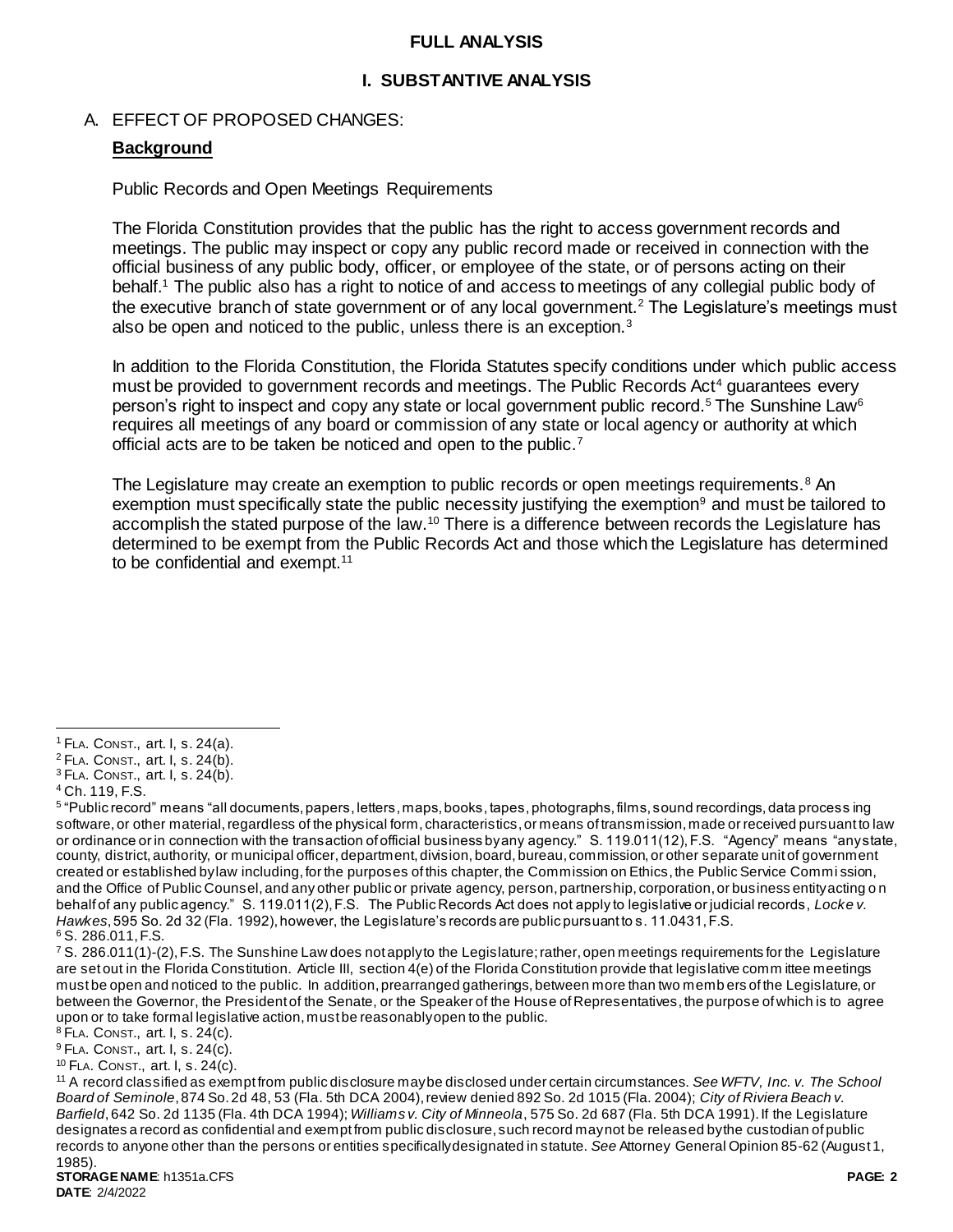# *Exempt Records*

If a record is exempt, the specified record or meeting, or portion thereof, is not subject to the access requirements of s. 119.07(1), F.S., s. 286.011, F.S., or article I, section 24 of the Florida Constitution. If records are only exempt from the Public Records Act and not confidential, the exemption does not prohibit the showing of such information, but simply exempts them from the mandatory disclosure requirements in s.  $119.07(1)(a)$ , F.S.<sup>12</sup>

# Open Government Sunset Review Act

The Open Government Sunset Review Act (OGSR) prescribes a legislative review process for newly created or substantially amended public records or open meetings exemptions.<sup>13</sup> The OGSR provides that an exemption automatically repeals on October 2nd of the fifth year after creation or substantial amendment; in order to save an exemption from repeal, the Legislature must reenact the exemption.<sup>14</sup>

The Act provides that a public record or public meeting exemption may be created or maintained only if it serves an identifiable public purpose. In addition, it may be no broader than is necessary to meet one of the following purposes:<sup>15</sup>

- Allow the state or its political subdivisions to effectively and efficiently administer a governmental program, which administration would be significantly impaired without the exemption.
- Protect sensitive personal information that, if released, would be defamatory or would jeopardize an individual's safety; however, only the identity of an individual may be exempted under this provision.
- Protect trade or business secrets.

If, and only if, in reenacting an exemption that will repeal, the exemption is expanded (essentially creating a new exemption), then a public necessity statement and a two-thirds vote for passage are required.<sup>16</sup> If the exemption is reenacted with grammatical or stylistic changes that do not expand the exemption, if the exemption is narrowed, or if an exception to the exemption is created then a public necessity statement and a two-thirds vote for passage are not required.

### **Guardianship**

When an individual is unable to make legal decisions regarding his or her person or property, a guardian may be appointed to act on his or her behalf. A guardian is someone who is appointed by the court to act on behalf of a ward (an individual who has been adjudicated incapacitated) regarding his or her person or property or both.<sup>17</sup> Adjudicating a person totally incapacitated and in need of a guardian deprives a person of his or her civil and legal rights.<sup>18</sup> The Legislature has recognized that the least restrictive form of guardianship should be used to ensure the most appropriate level of care and the protection of that person's rights.<sup>19</sup>

The process to determine an individual's incapacity and the subsequent appointment of a guardian begins with a verified petition detailing the factual information supporting the reasons the petitioner

**STORAGE NAME**: h1351a.CFS **PAGE: 3 DATE**: 2/4/2022 S. 119.15(3), F.S. S. 119.15(6)(b), F.S. Art. I, s. 24(c), FLA. CONST. s. 744.102(9), F.S. s. 744.1012(1), F.S. s. 744.1012(2), F.S

l <sup>12</sup> *See Williams v. City of Minneola*, 575 So. 2d 683 (Fla. 5th DCA 1991), rev. denied, 589 So. 2d 289 (Fla. 1991), in which the court observed that pursuant to s. 119.07(3)(d), F.S, [now s. 119.071(2)(c), F.S.] "active criminal investigative information" was exempt from the requirement that public records be made available for public inspection. However, as stated by the court, "the exemption does not prohibit the showing of such information." *Id*. at 686.

 $^{13}$  S. 119.15, F.S. S. 119.15(4)(b), F.S. provides that an exemption is considered to be substantially amended if it expanded to include more information or to include meetings. The OGSR does not apply to an exemption that is required by federal law or that applies solely to the Legislature or the State Court System pursuant to s. 119.15(2), F.S.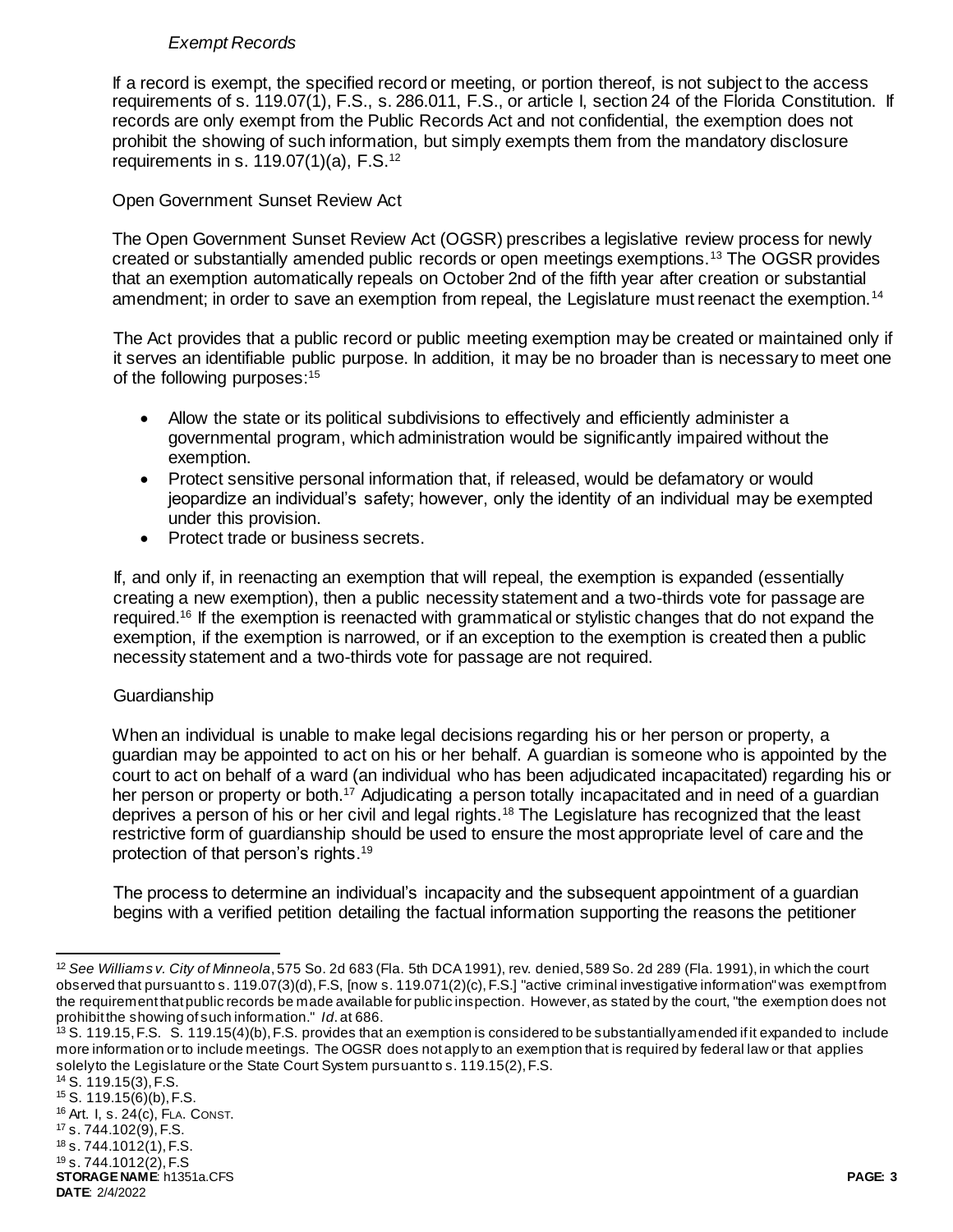believes the individual to be incapacitated, including the rights the alleged incapacitated person is incapable of exercising.<sup>20</sup> Once a person has been adjudicated incapacitated (termed a "ward"), the court appoints a guardian, and the letters of guardianship are issued.<sup>21</sup> The order appointing a guardian must be consistent with the ward's welfare and safety, must be the least restrictive appropriate alternative, and must reserve to the ward the right to make decisions in all matters commensurate with his or her ability to do so.<sup>22</sup>

### Relationship Between Guardian and Ward

The relationship between a guardian and his or her ward is a fiduciary one.<sup>23</sup> A fiduciary relationship exists between two persons when one of them is under a duty to act for or to give advice for the benefit of another upon matters within the scope of that relationship.<sup>24</sup> The quardian, as fiduciary, must:

- Act within the scope of the authority granted by the court and as provided by law;
- Act in good faith;
- Not act in a manner contrary to the ward's best interests under the circumstances; and
- $\bullet$  Use any special skills or expertise the quardian possesses when acting on behalf of the ward.<sup>25</sup>

Additionally, s. 744.446, F.S., states the fiduciary relationship between the guardian and the ward may not be used for the private gain of the guardian other than the remuneration for fees and expenses provided by law. As such, the guardian must act in the best interest of the ward and carry out his or her responsibilities in an informed and considered manner. Should a guardian breach his or her fiduciary duty to the ward, the court is authorized to intervene.<sup>26</sup>

A guardian can either be a limited or plenary.<sup>27</sup> A limited guardian is appointed by the court to exercise the legal rights and powers specifically designated by the court after the court has found that the ward lacks the capacity to do some, but not all, of the tasks necessary to care for his or her person or property, or after the person has voluntarily petitioned for appointment of a limited guardian.<sup>28</sup> A plenary guardian is appointed by the court to exercise all delegable legal rights and powers of the ward after the court has found that the ward lacks the capacity to perform all of the tasks necessary to care for his or her person or property.<sup>29</sup>

#### Appointment of a Guardian

In Florida, the circuit court appoints a guardian to a ward.

The following may be appointed guardian of a ward:

- Any resident of Florida who is 18 years of age or older and has full legal rights and capacity;
- A nonresident if he or she is related to the ward by blood, marriage, or adoption;
- A trust company, a state banking corporation, or state savings association authorized and qualified to exercise fiduciary powers in this state, or a national banking association or federal savings and loan association authorized and qualified to exercise fiduciary powers in Florida;
- A nonprofit corporation organized for religious or charitable purposes and existing under the laws of Florida;
- A judge who is related to the ward by blood, marriage, or adoption, or has a close relationship with the ward or the ward's family, and serves without compensation;

<sup>29</sup> *Id.*

 $20$  s. 744.3201(2)(f), F.S.

<sup>21</sup> ss. 744.3371-744.345, F.S.(?)

<sup>22</sup> s. 744.2005, F.S.

<sup>23</sup> *Lawrence v. Norris,* 563 So. 2d 195, 197 (Fla. 1st DCA 1990); s. 744.361(1), F.S.

<sup>24</sup> *Doe v. Evans,* 814 So. 2d 370, 374 (Fla. 2002).

 $25$  s. 744.361(1), F.S.

 $26$  s. 744.446(4), F.S. <sup>27</sup> s. 744.102(9), F.S.

<sup>28</sup> *Id.*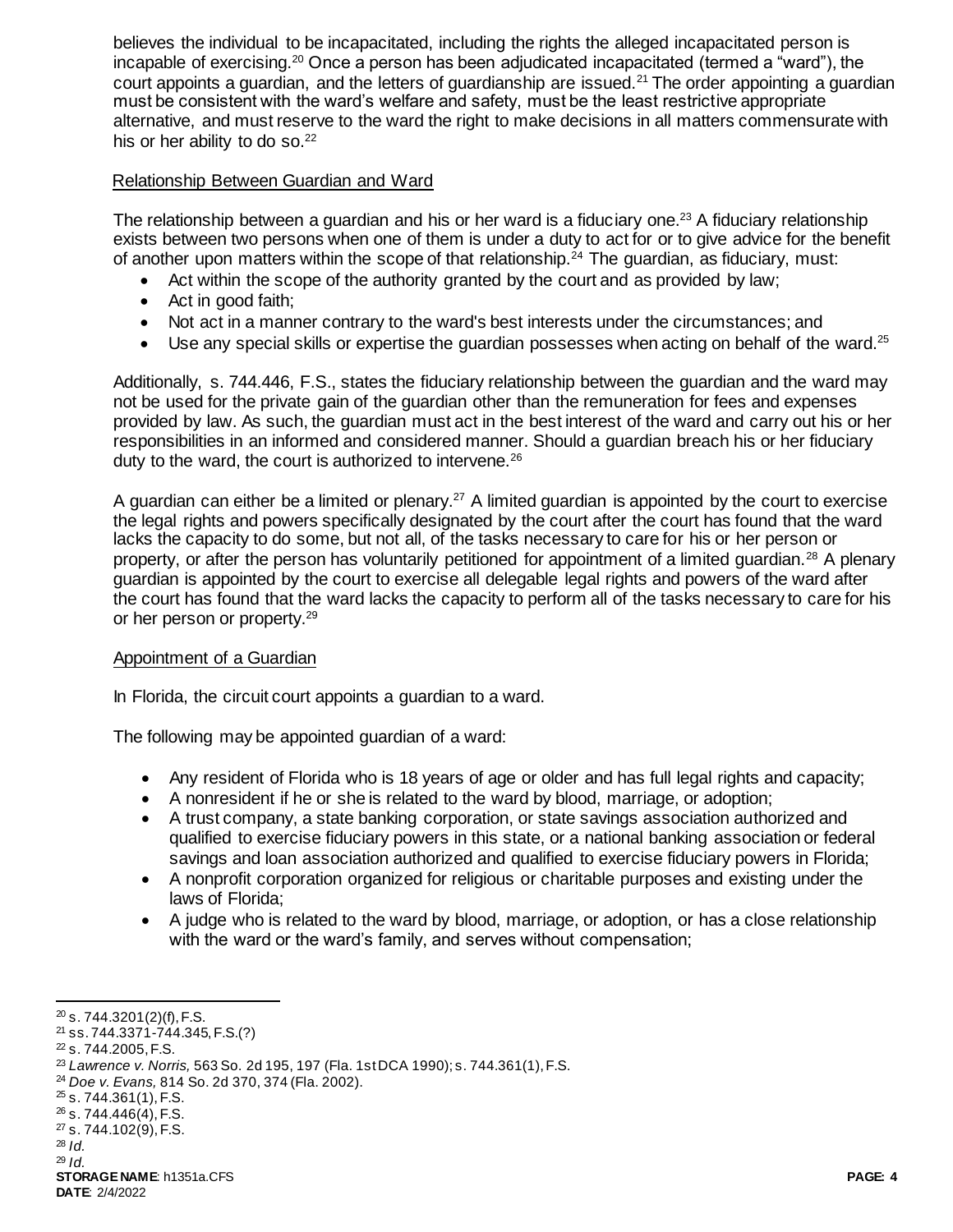- A provider of health care services to the ward, whether direct or indirect, when the court specifically finds that there is no conflict of interest with the ward's best interests; or
- A for-profit corporation that meets certain qualifications, including being wholly owned by the person who is the circuit's public guardian in the circuit where the corporate guardian is appointed.<sup>30</sup>

# **Appointment of a Professional Guardian**

A professional guardian is a guardian who has at any time rendered services to three or more wards as their guardian; however, a person serving as a guardian for two or more relatives is not considered a professional guardian. A public guardian is considered a professional guardian for purposes of regulation, education, and registration.<sup>31</sup>

In each case when a court appoints a professional guardian and does not use a rotation system for such appointment, the court must make specific findings of fact stating why the person was selected as guardian in the particular matter involved.<sup>32</sup> The findings must reference the following factors that must be considered by the court:

- Whether the guardian is related by blood or marriage to the ward;
- Whether the guardian has educational, professional, or business experience relevant to the nature of the services sought to be provided;
- Whether the guardian has the capacity to manage the financial resources involved;
- Whether the quardian has the ability to meet the requirements of the law and the unique needs of the individual case;
- The wishes expressed by an incapacitated person as to who shall be appointed guardian;
- The preference of a minor who is age 14 or over as to who should be appointed quardian;
- Any person designated as guardian in any will in which the ward is a beneficiary; and
- $\bullet$  The wishes of the ward's next of kin, when the ward cannot express a preference.<sup>33</sup>

Additionally, the court may not give preference to the appointment of a person based solely on the fact that such person was appointed by the court to serve as an emergency temporary quardian.<sup>34</sup> When a professional guardian is appointed as an emergency temporary guardian, that professional guardian may not be appointed as the permanent guardian of a ward unless one of the next of kin of the alleged incapacitated person or the ward requests that the professional guardian be appointed as permanent guardian.<sup>35</sup> However, the court may waive this limitation if the special requirements of the guardianship demand that the court appoint a guardian because he or she has special talent or specific prior experience.<sup>36</sup>

The court may not appoint a professional guardian who is not registered by the Office of Public and Professional Guardians.<sup>37</sup> The following are disqualified from being appointed as a guardian:

- A person convicted of a felony;
- A person who is incapable of discharging the duties of a guardian due to incapacity or illness, or is otherwise unsuitable to perform the duties of a guardian;
- A person who has been judicially determined to have committed abuse, abandonment, or neglect against a child;
- A person who has been found guilty of, regardless of adjudication, or entered a plea of nolo contendere or guilty to, any offense prohibited under s. 435.04, F.S.;
- A person who provides substantial services to the proposed ward in a professional or business capacity, or a creditor of the proposed ward, may not be appointed guardian and retain that previous professional or business relationship, with exceptions; or

**STORAGE NAME**: h1351a.CFS **PAGE: 5 DATE**: 2/4/2022  $37$  s. 744.2003(9), F.S.

l <sup>30</sup> s. 744.309, F.S.

 $31$  s. 744.102(17), F.S  $32$  s. 744.312(4)(a), F.S.  $33$  s. 744.312(2)-(3), F.S.  $34$  s. 744.312(5), F.S.  $35$  s. 744.312(4)(b), F.S. <sup>36</sup> *Id.*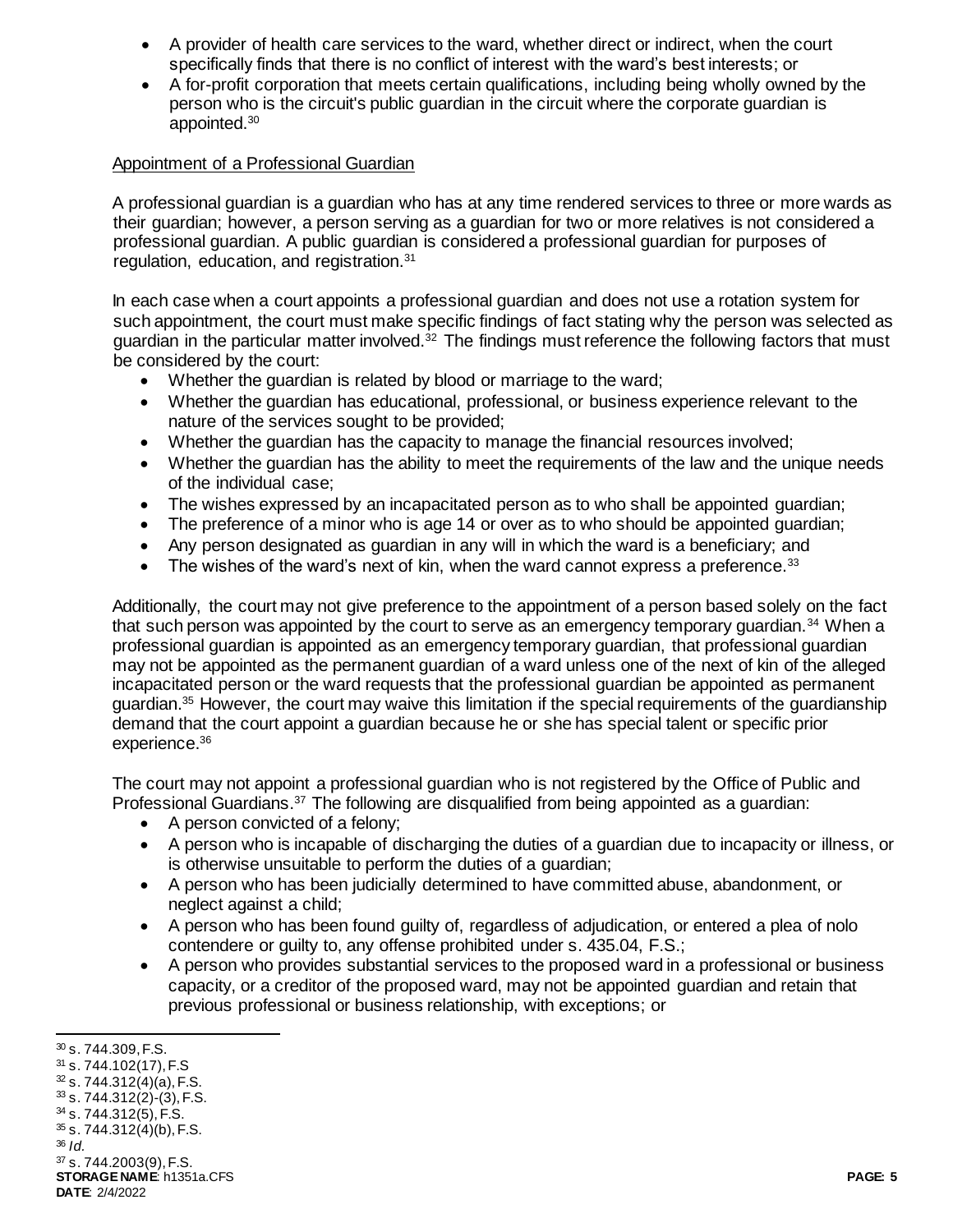A person who is in the employ of any person, agency, government, or corporation that provides service to the proposed ward in a professional or business capacity, unless that person is the spouse, adult child, parent, or sibling of the proposed ward or the court determines that the potential conflict of interest is insubstantial and that the appointment would clearly be in the proposed ward's best interest.<sup>38</sup>

A court may not appoint a guardian in any other circumstance in which a conflict of interest may occur.<sup>39</sup>

#### Powers and Duties of the Guardian

The guardian of an incapacitated person may exercise only those rights removed from the ward and delegated to the guardian.<sup>40</sup> The guardian has a great deal of power when it comes to managing the ward's estate. Some of these powers require court approval before they may be exercised.

| <b>Examples of Powers That May Be Exercised By a Guardian</b>                                                                                                                                                                                                                                                                                                                                                                                                                                                                                                                                                                                                                                                                                                                                                                                                                                                                                   |                                                                                                                                                                                                                                                                                                                                                                                                                                                                                                                                                                                                                                                                                                                                                                                                                                                                                                                                                                                                                                                                     |  |
|-------------------------------------------------------------------------------------------------------------------------------------------------------------------------------------------------------------------------------------------------------------------------------------------------------------------------------------------------------------------------------------------------------------------------------------------------------------------------------------------------------------------------------------------------------------------------------------------------------------------------------------------------------------------------------------------------------------------------------------------------------------------------------------------------------------------------------------------------------------------------------------------------------------------------------------------------|---------------------------------------------------------------------------------------------------------------------------------------------------------------------------------------------------------------------------------------------------------------------------------------------------------------------------------------------------------------------------------------------------------------------------------------------------------------------------------------------------------------------------------------------------------------------------------------------------------------------------------------------------------------------------------------------------------------------------------------------------------------------------------------------------------------------------------------------------------------------------------------------------------------------------------------------------------------------------------------------------------------------------------------------------------------------|--|
| <b>With Court Approval<sup>41</sup></b>                                                                                                                                                                                                                                                                                                                                                                                                                                                                                                                                                                                                                                                                                                                                                                                                                                                                                                         | <b>Without Court Approval</b> <sup>42</sup>                                                                                                                                                                                                                                                                                                                                                                                                                                                                                                                                                                                                                                                                                                                                                                                                                                                                                                                                                                                                                         |  |
| Enter into contracts that are appropriate for, and<br>in the best interest of, the ward.<br>Perform, compromise, or refuse performance of a<br>ward's existing contracts.<br>Alter the ward's property ownership interests,<br>including selling, mortgaging, or leasing any real<br>property (including the homestead), personal<br>property, or any interest therein.<br>Borrow money to be repaid from the property of<br>the ward or the ward's estate.<br>Renegotiate, extend, renew, or modify the terms<br>of any obligation owing to the ward.<br>Prosecute or defend claims or proceedings in<br>any jurisdiction for the protection of the estate.<br>Exercise any option contained in any policy of<br>insurance payable to the ward.<br>Make gifts of the ward's property to members of<br>the ward's family in estate and income tax<br>planning.<br>Pay reasonable funeral, interment, and grave<br>marker expenses for the ward. | Retain assets owned by the ward.<br>$\bullet$<br>Receive assets from fiduciaries or other sources.<br>$\bullet$<br>Insure the assets of the estate against damage, loss, and<br>$\bullet$<br>liability.<br>Pay taxes and assessments on the ward's property.<br>$\bullet$<br>Pay reasonable living expenses for the ward, taking into<br>$\bullet$<br>consideration the ward's current finances.<br>Pay incidental expenses in the administration of the estate.<br>$\bullet$<br>Prudently invest liquid assets belonging to the ward.<br>$\bullet$<br>Sell or exercise stock subscription or conversion rights.<br>$\bullet$<br>Consent to the reorganization, consolidation, merger,<br>$\bullet$<br>dissolution, or liquidation of a corporation or other business<br>enterprise of the ward.<br>Employ, pay, or reimburse persons, including attorneys,<br>$\bullet$<br>auditors, investment advisers, care managers, or agents,<br>even if they are associated with the guardian, to advise or<br>assist the guardian in the performance of his or her duties. |  |

There are also a number of duties imposed on a guardian after the appointment to a ward in order to provide appropriate services to that ward. The guardian must:

- File an initial report within 60 days after the letters of guardianship are signed;<sup>43</sup>
- File an annual report with the court consisting of an annual accounting and/or an annual guardianship plan;
- Implement the guardianship plan;
- Consult with other quardians appointed, if any;
- Protect and preserve the property of the ward; invest it prudently, apply income first to the ward before the ward's dependents, and account for it faithfully;
- Observe the standards in dealing with the guardianship property that would be observed by a prudent person dealing with the property of another; and

**STORAGE NAME**: h1351a.CFS **PAGE: 6 DATE**: 2/4/2022  $38$  s. 744.309(3), F.S. <sup>39</sup> *Id.*  $40$  s. 744.361(1), F.S. <sup>41</sup> s. 744.441, F.S. <sup>42</sup> *Id.* <sup>43</sup> s. 744.362(1), F.S.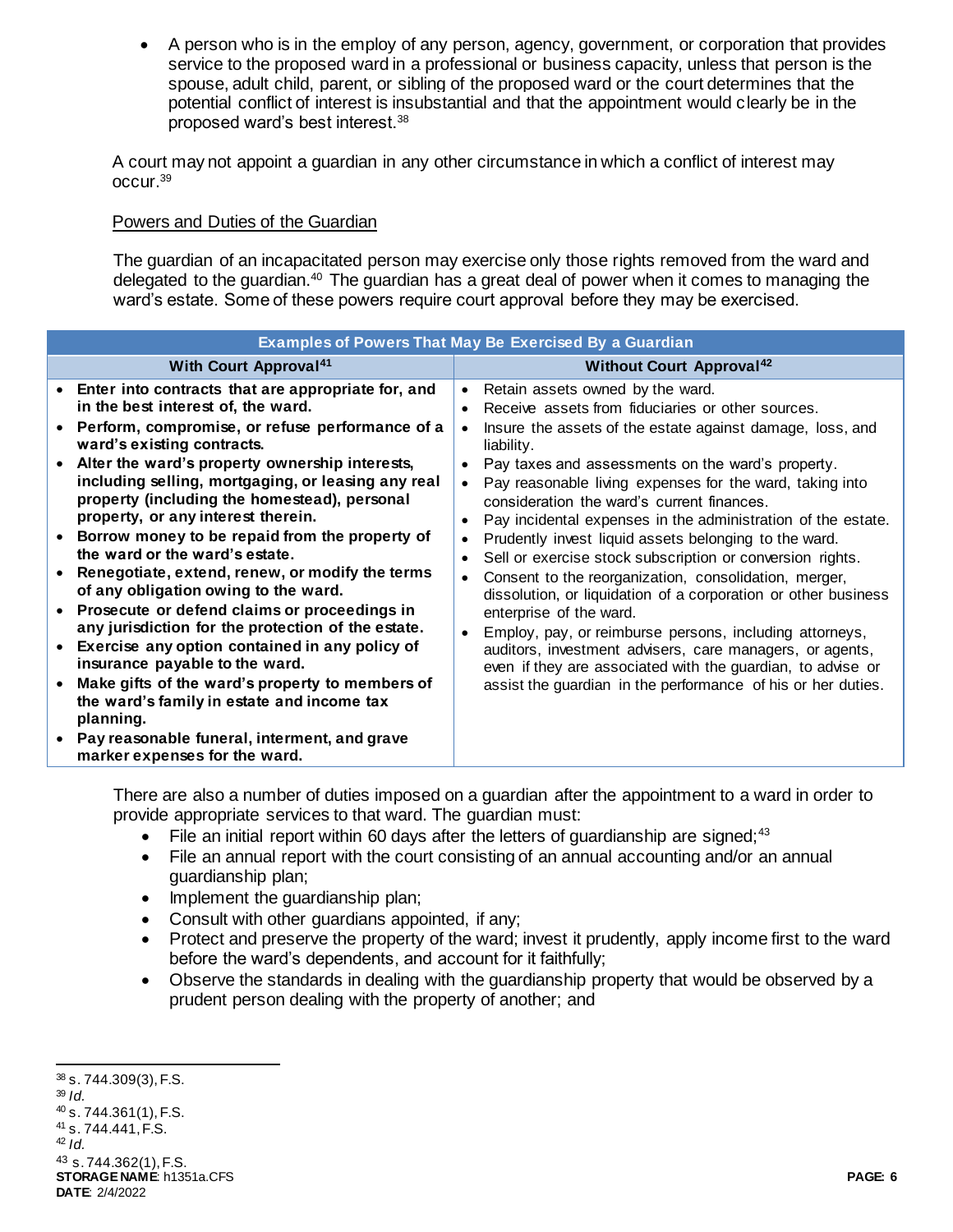If authorized by the court, take possession of all of the ward's property and of the rents, income, issues, and profits from it, whether accruing before or after the guardian's appointment, and of the proceeds arising from the sale, lease, or mortgage of the property or of any part.<sup>44</sup>

# Conflict of Interest

Unless the court gives prior approval, or such relationship existed prior to the appointment of the guardian and is disclosed to the court in the petition for appointment of a guardian, a guardian may not:

- Have any interest, financial or otherwise, direct or indirect, in any business transaction or activity with the ward, the judge presiding over the case, any member of the appointed examining committee, any court employee involved in the guardianship process, or the attorney for the ward;
- Acquire an ownership, possessory, security, or other monetary interest adverse to the ward;
- Be designated as a beneficiary on any life insurance policy, pension, or benefit plan of the ward unless such designation was made by the ward prior to adjudication of incapacity; and
- Directly or indirectly purchase, rent, lease, or sell any property or services from or to any business entity that the guardian, or the guardian's spouse or family, is an officer, partner, director, shareholder, or proprietor, or has any financial interest.<sup>45</sup>

A guardian found to have such conflict of interest is subject to removal from the quardianship.<sup>46</sup>

#### Office of Public and Professional Guardians

While the court appoints guardians to wards, the Department of Elder Affairs (DOEA) regulates professional guardians to ensure that they receive required training and comply with standards of practice.

In 1999, the Legislature created the "Public Guardianship Act" and established the Statewide Public Guardianship Office (SPGO) within DOEA.<sup>47</sup> In 2016, the Legislature renamed the Statewide Public Guardianship Office within the DOEA as the Office of Public and Professional Guardians (OPPG) and required OPPG to regulate professional guardians. The OPPG appoints local public guardian offices to provide guardianship services to people who have neither adequate income nor assets to afford a private guardian, nor any willing family or friend to serve.

There are 17 public guardian offices that serve all 67 counties.<sup>48</sup> In fiscal year 2018-2019, the public guardian offices served 3,816 wards.<sup>49</sup> Currently, there are more than 550 professional guardians registered with the Office of Public and Professional Guardians within the Department of Elder Affairs.<sup>50</sup>

The executive director of the OPPG is responsible for the oversight of all public and professional guardians.<sup>51</sup>

The executive director's oversight responsibilities for professional guardians include but are not limited to:

- Establishing standards of practice for public and professional guardians;
- Reviewing and approving the standards and criteria for the education, registration, and certification of public and professional guardians;
- Developing a guardianship training program curriculum that may be offered to all guardians;

<sup>44</sup> s. 344.361. F.S.

<sup>45</sup> s. 744.446, F.S.

<sup>46</sup> *Id.*

<sup>47</sup> s. 744.701, F.S. (1999).

<sup>48</sup> Florida Department of Elder Affairs, 2020 Summary of Programs and Services, *available at* https://elderaffairs.org/wpcontent/uploads/2020\_SOPS\_C.pdf\_(last visited Jan. 21, 2022).

<sup>49</sup> *Id.*

<sup>50</sup> Office of Public and Professional Guardians, Department of Elder Affairs, [https://elderaffairs.org/programs-services/office-of-public](https://elderaffairs.org/programs-services/office-of-public-professional-guardians-oppg/)[professional-guardians-oppg/](https://elderaffairs.org/programs-services/office-of-public-professional-guardians-oppg/)(last visited Jan. 21, 2022).

**STORAGE NAME**: h1351a.CFS **PAGE: 7**  $51$  s. 744.2001(2)(a), F.S.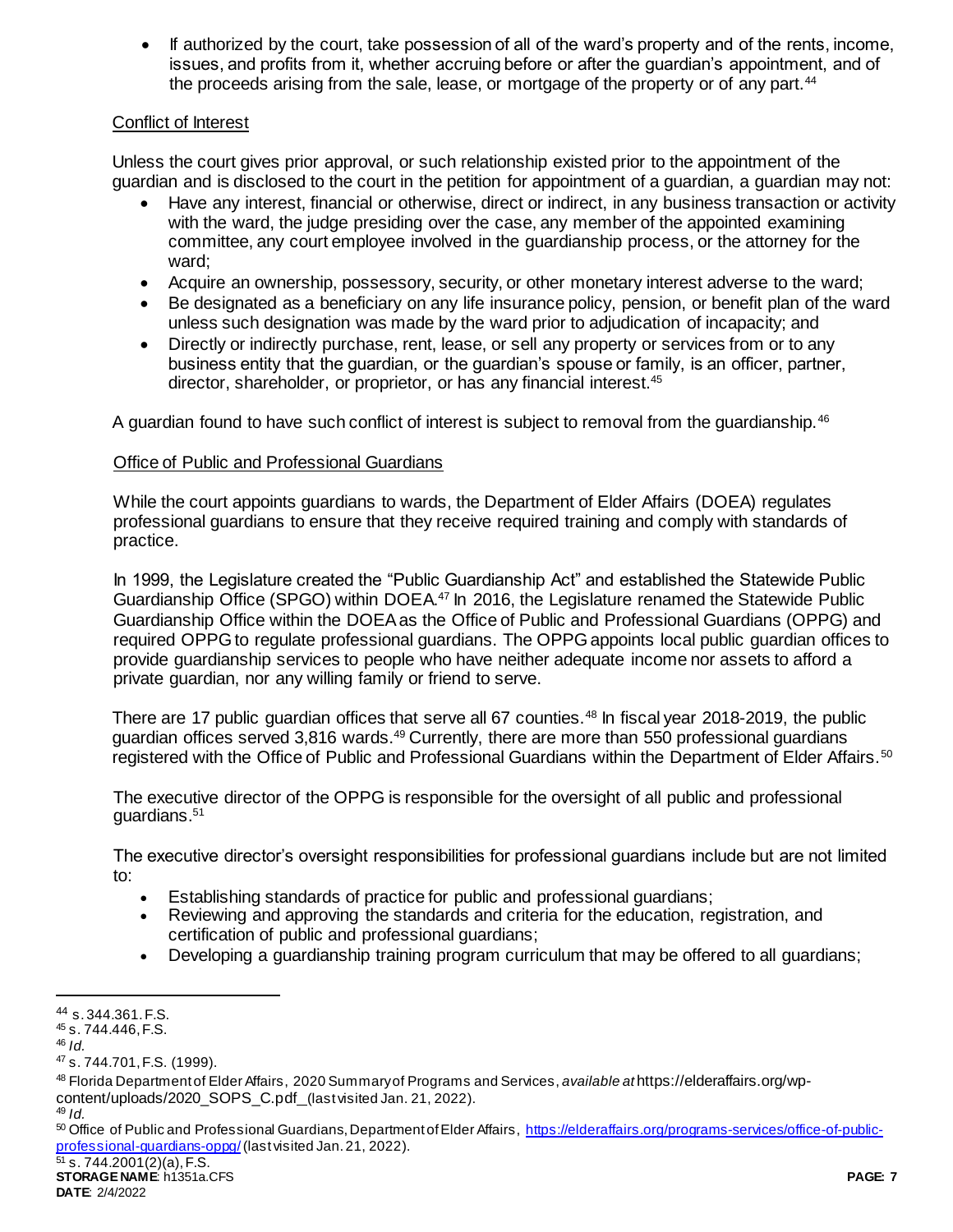- Developing and implementing a monitoring tool to use for periodic monitoring activities of professional guardians; however, this monitoring tool may not include a financial audit as required to be performed by the clerk of the circuit court under s. 744.368, F.S.;
- Developing procedures for the review of an allegation that a professional guardian has violated an applicable statute, fiduciary duty, standard of practice, rule, regulation, or other requirement governing the conduct of professional guardians; and
- Establishing disciplinary proceedings, conducting hearings, and taking administrative action under ch. 120, F.S.

OPPG has no role in the appointment of a guardian to an individual ward, or in removing a guardian from service to any ward—these are decisions of the court. Neither does OPPG maintain any data on the wards served by guardians.

### Guardian Compensation

The guardian, or an attorney who has rendered services to the ward or to the guardian on the ward's behalf,<sup>52</sup> is entitled to a reasonable fee for services rendered and reimbursement for costs incurred on behalf of the assets of the guardianship estate unless the court finds the requested compensation to be substantially unreasonable.<sup>53</sup> Before the fees may be paid, a petition for fees or expenses must be filed with the court and accompanied by an itemized description of the services performed for the fees and expenses sought to be recovered.<sup>54</sup> When fees for a guardian or an attorney are submitted to the court for determination, the court shall consider:

- The time and labor required;
- The novelty and difficulty of the questions involved and the skill required to perform the services properly;
- The likelihood that the acceptance of the particular employment will preclude other employment of the person;
- The fee customarily charged in the locality for similar services;
- The nature and value of the incapacitated person's property, the amount of income earned by the estate, and the responsibilities and potential liabilities assumed by the person;
- The results obtained;
- The time limits imposed by the circumstances;
- The nature and length of the relationship with the incapacitated person; and
- The experience, reputation, diligence, and ability of the person performing the service.<sup>55</sup>

 $52$  Fees for legal services may include customary and reasonable charges for work performed by legal assistants employed by and working under the direction of the attorney. S. 744.108(4), F.S.  $53$  s. 744.108(1), (8), F.S.

**STORAGE NAME**: h1351a.CFS **PAGE: 8 DATE**: 2/4/2022 <sup>54</sup> s. 744.108(5), (7), F.S. <sup>55</sup> s. 744.108(2), F.S.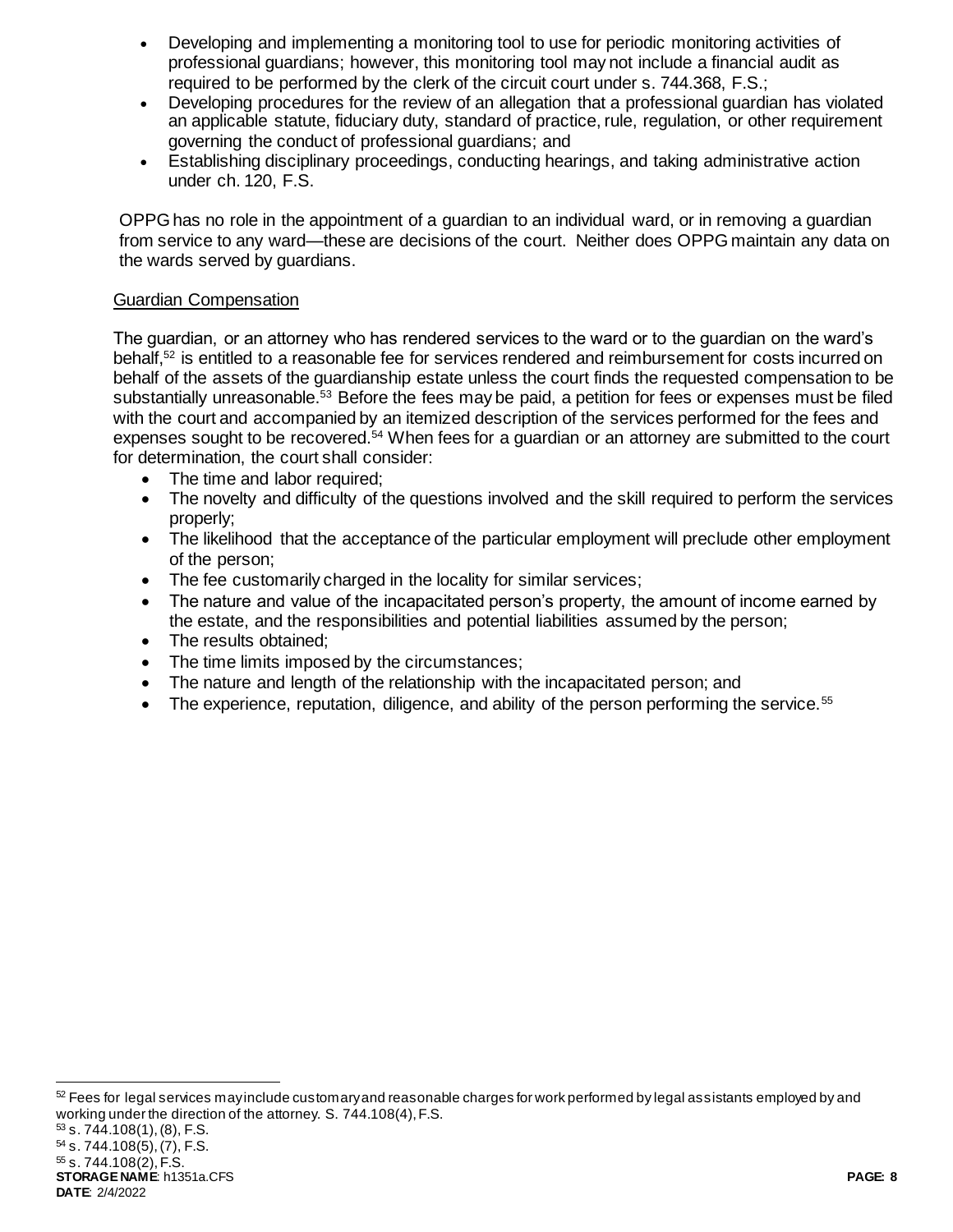# Guardian Investigations

In July 2019, Steven Stryker, a ward appointed to professional guardian Rebecca Fierle.<sup>56</sup> died in a Tampa hospital after choking on food.<sup>57</sup> Hospital staff could not perform lifesaving procedures on him due to a Do Not Resuscitate Order (DNRO) executed by Fierle. 58

It was also reported that Fierle had billed AdventHealth, an Orlando area hospital, approximately \$4 million for services rendered to wards<sup>59</sup> and developed conflicts of interest with members of appointed examining committees used to determine incapacity of a person.<sup>60</sup>

The Clerk of the Circuit Court and Comptroller of Okaloosa County (Clerk)<sup>61</sup> investigated complaints filed against Fierle with the OPPG. The Clerk found Fierle had executed a DNRO against Stryker's wishes, violating the standards of practice established by the OPPG.<sup>62</sup> The Clerk reported that Fierle kept a DNRO in place after a psychiatrist examined Stryker while he was admitted to St. Joseph's Hospital and determined Stryker had the ability to decide that he wanted to live and stated that Stryker wanted to be resuscitated.

The Orange County Comptroller also investigated Fierle's guardianships.<sup>63</sup> The Comptroller found Fierle had submitted over 6,000 invoices and charges of at least \$3.9M to AdventHealth for payments between January 2009 and June 2019.<sup>64</sup> The payments were made on behalf of 682 patients. The Comptroller also found that in some cases Fierle had billed both AdventHealth and the wards for identical fees and services. Additionally, the Comptroller identified conflicts of interest, including several situations in which Fierle had previous relationships with wards to whom she was appointed guardian and did not disclose these relationships in the petitions for appointment of a guardian.

An Orange County judge removed Fierle from nearly 100 cases to which she had been appointed. In a letter to the OPPG, Fierle resigned from all appointed guardianship cases (approximately 450 in 13 counties) in July, 2019.<sup>65</sup> A judge was reported, during a hearing on Fierle, to have stated that she had been unaware of the total number of wards being served by Fierle.<sup>66</sup>

 $\overline{a}$ 

<sup>59</sup> *New audit shows AdventHealth paid embattled guardian Rebecca Fierle nearly \$4 million*, ABC Action News WFTS, [https://www.abcactionnews.com/news/local-news/i-team-investigates/new-audit-shows-adventhealth-paid-embattled-guardian-rebecca](https://www.abcactionnews.com/news/local-news/i-team-investigates/new-audit-shows-adventhealth-paid-embattled-guardian-rebecca-fierle-nearly-4-million)[fierle-nearly-4-million](https://www.abcactionnews.com/news/local-news/i-team-investigates/new-audit-shows-adventhealth-paid-embattled-guardian-rebecca-fierle-nearly-4-million) (last visited Jan. 21, 2022).

<sup>60</sup> Monivette Cordeiro, *Florida's troubled guardianship system riddled with conflicts of interest, critics claim | Special Report,* Orlando Sentinel (Aug. 14, 2019)[, https://www.orlandosentinel.com/news/florida/guardians/os-ne-guardianship-examining-committee-conflicts-](https://www.orlandosentinel.com/news/florida/guardians/os-ne-guardianship-examining-committee-conflicts-20190814-osbekpwlnfezneolyxttvzmrhy-story.html)[20190814-osbekpwlnfezneolyxttvzmrhy-story.html](https://www.orlandosentinel.com/news/florida/guardians/os-ne-guardianship-examining-committee-conflicts-20190814-osbekpwlnfezneolyxttvzmrhy-story.html) (last visited Jan. 21, 2022).

<sup>56</sup> The Orlando Sentinel, *Florida's Troubled Guardian Program,* <https://www.orlandosentinel.com/news/florida/guardians/> (last visited Jan. 21, 2022).

<sup>57</sup> Adrianna Iwasinski, *Orange commissioners approve new position to help monitor guardianship cases,* Click Orlando (Oct. 22, 2019), <https://www.clickorlando.com/news/2019/10/23/orange-commissioners-approve-new-position-to-help-monitor-guardianship-cases/>(last visited Jan. 21, 2022).

<sup>58</sup> *Id.*

<sup>61</sup> J.D. Peacock II, Clerk of the Circuit Court and Comptroller Okaloosa County, Florida, *OPPG Investigation Case Number 19-064* (July 9, 2019).

<sup>62</sup> *Id.*

<sup>63</sup> Orange County Comptroller, *Report No. 479 – Investigation of Payments Made to Professional Guardian – Rebecca Fierle by AdventHealth*.

<sup>64</sup> *Id*.

<sup>65</sup> Greg Angel, *Embattled Guardian Resigns From Cases Statewide; Criminal Investigation Continues,* Spectrum News 13 (July 29, 2019)[, https://www.mynews13.com/fl/orlando/crime/2019/07/29/embattled-guardian-resigns-from-cases-statewide](https://www.mynews13.com/fl/orlando/crime/2019/07/29/embattled-guardian-resigns-from-cases-statewide) (last visited Jan. 21, 2022).

<sup>66</sup> Greg Angel, *Watchdog: Judge Dismisses Embattled Guardian's Appeal to Reverse Court Order,* Spectrum News 13 (Nov. 19, 2019) <https://www.mynews13.com/fl/orlando/news/2019/11/19/watchdog-fierle-appeal-to-reverse-court-order-dismissed> (last visited Jan. 23, 2022).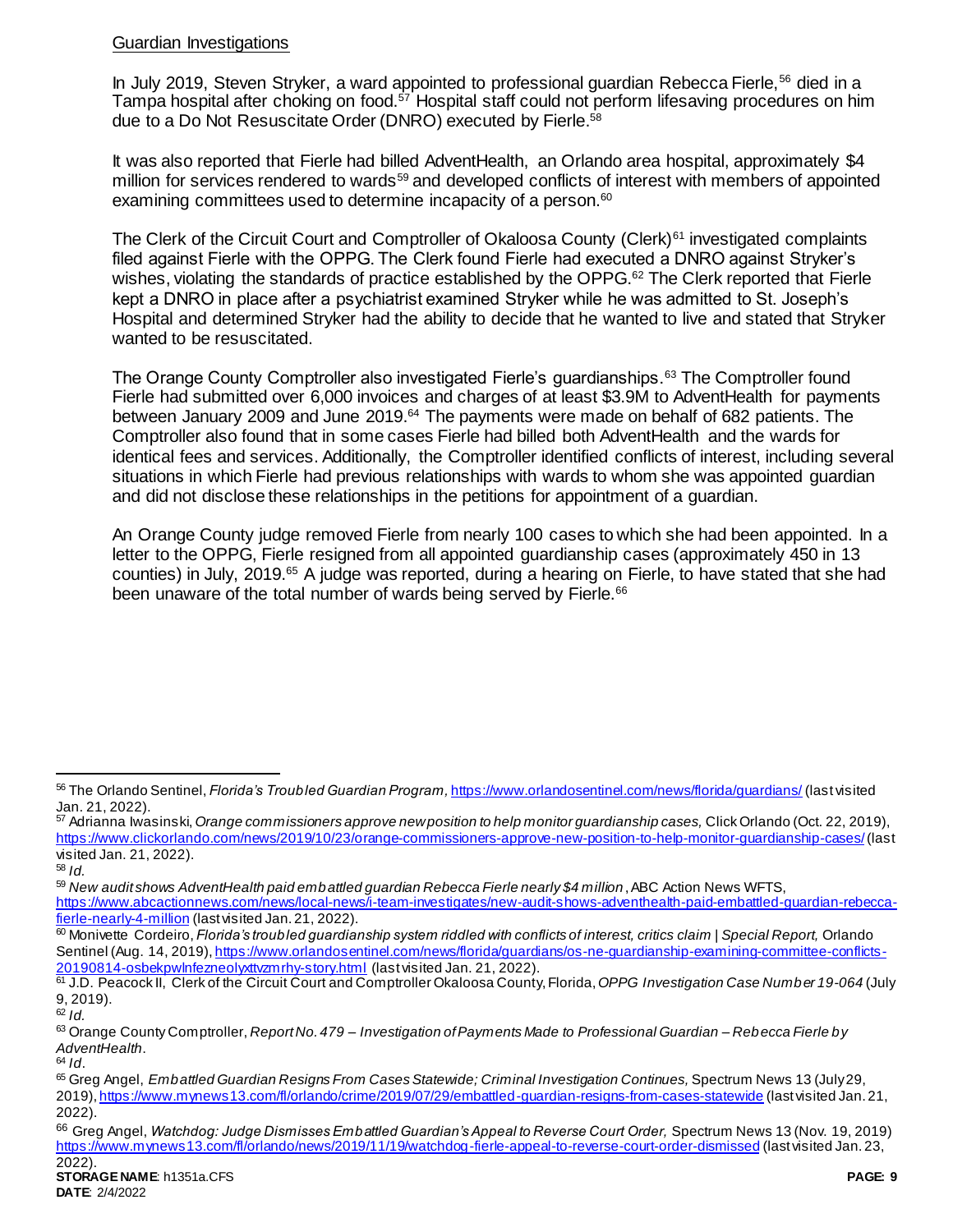# Data regarding Guardianship in Florida

Several task forces have highlighted the challenge of serving wards without available data, regionally and statewide.

For instance, the 2014 Restoration of Capacity Study and Work Group Report stated:

"There is little uniform data collected on guardianships in Florida. The Office of the State Courts Administrator reports at the state level only the number of guardianships filed in a given year and the dispositions of those cases. The state does not keep a record of the total number of persons under guardianship, whether the guardianship is plenary or partial, the nature of the disability of the person under guardianship, or a host of other data crucial to making informed decisions about systems change. Additionally, there is neither central reporting of the number of Suggestions of Capacity filed nor restoration outcomes in general."<sup>67</sup>

A 2022 report by a task force convened by the Florida Court Clerks and Comptrollers Association including stakeholders representing a variety of perspectives, including wards, guardians, attorneys, legislators, courts, and clerks of courts, recommended the creation of a statewide data collection system for all guardianship cases. The task force had found that Florida has little state-wide formalized guardianship case data collection or sharing processes in place, and that much of the needed information exists in the 67 separate Florida county clerks of courts' case maintenance systems.

According to the task force report, the purpose for creating a statewide data collection system for all guardianship cases is to provide meaningful and objective data for improvements to guardianship system, while increasing the public trust with the transparency of non-confidential information. The task force report also recommended that judicial circuits collect and report a variety of data, such as regarding the existence of advance directives, powers of attorney, health care surrogate designations, and other similar legal documents; and guardianship case information and changes.<sup>68</sup>

CS/HB 1349 requires the DOEA to collect specified information regarding wards, guardians, cases, and related details. That bill requires DOEA to maintain a real-time dashboard which provides the following information:

- The number of open, active, and ongoing guardianship cases in the state.
- The number of quardianship cases closed in the preceding fiscal year.
- The number of guardianship cases opened in the preceding fiscal year.
- The percentage of cases with a nonprofessional guardian or a family member acting as the guardian.
- The average age of an adult ward.

 $\overline{a}$ 

- The percentage of cases in which there is a guardian of the person but not a guardian of the property.
- The percentage of cases that involve a plenary guardian.
- The percentage of adult wards who have had their rights restored.
- The percentage of cases that have been closed due to the death of the ward.
- The percentage of cases in which the petitioner who filed the petition alleging incapacity was a family member of the ward.
- The percentage of cases in which there were allegations of exploitation by a family member before the appointment of a guardian.
- The number of legally sufficient complaints about the conduct of professional quardians which are investigated by the Statewide Investigation Alliance.

**STORAGE NAME**: h1351a.CFS **PAGE: 10 DATE**: 2/4/2022 <sup>67</sup> Florida Developmental Disabilities Council, *Restoration of Capacity Study and Work Group Report,* Feb. 28, 2014, https://www.flcourts.org/content/download/404570/file/Restoration-of-Capacity-Study-and-Work-Group-Report-2014.pdf <sup>68</sup> Florida Clerks of Court and Comptrollers, *Guardianship Improvement Task Force Final Report,* Jan. 2022 https://guardianshiptf.wpengine.com/wp-content/uploads/2022/01/GITFReport-Jan2022.pdf.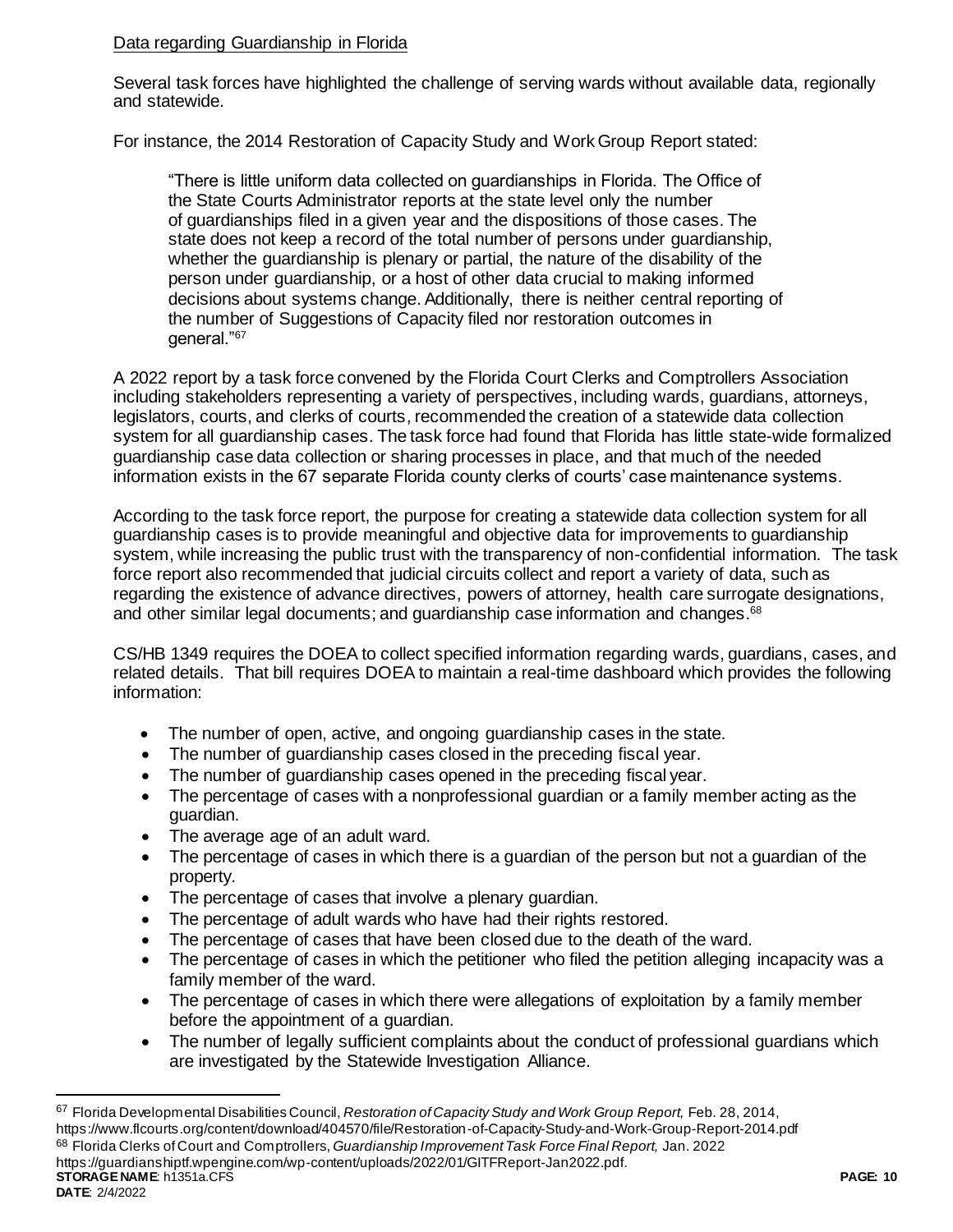- The percentage of substantiated complaints and the number of unsubstantiated complaints submitted to the Statewide Investigation Alliance.
- The primary deficiencies of professional guardians alleged in the complaints submitted to the Statewide Investigation Alliance, broken down by subject matter.
- The number and type of disciplinary actions taken against a professional guardian.

The Guardianship Data Commission created under the bill may require additional information be reported on the dashboard.

# **Effect of the Bill**

The bill creates a public record exemption for personal identifying information of a ward or petitioner held by the Florida Association of Court Clerks and Comptrollers and the clerks of court in the guardianship database created under CS/HB 1349. Such information may be released to another governmental entity for use in the performance of its official duties and responsibilities.

The bill provides a public necessity statement as required by the Florida Constitution, specifying that the exemption is necessary because the public disclosure of sensitive information could lead to abuse or exploitation of vulnerable citizens and avoiding exploitation or abuse is a reason why guardianships are sought for such individuals.

The bill provides that the public record exemption is subject to the Open Government Sunset Review Act and will stand repealed on October 2, 2027, unless saved from repeal by reenactment by the Legislature.

This bill provides that the act shall take effect on the same date that CS/HB 1349 or similar legislation takes effect, if such legislation is adopted in the same legislative session or an extension thereof and becomes law. CS/HB 1349 has an effective date of July 1, 2022.

- B. SECTION DIRECTORY:
	- **Section 1:** amends s. 744.2104, relating to access to records by the Office of Public and Professional Guardians; confidentiality.
	- **Section 2:** provides a statement of public necessity.
	- **Section 3:** provides an effective date, contingent on HB 1349 or similar legislation taking effect, under certain circumstances.

### **II. FISCAL ANALYSIS & ECONOMIC IMPACT STATEMENT**

- A. FISCAL IMPACT ON STATE GOVERNMENT:
	- 1. Revenues:

None.

2. Expenditures:

None.

- B. FISCAL IMPACT ON LOCAL GOVERNMENTS:
	- 1. Revenues:

None.

2. Expenditures:

None.

**STORAGE NAME**: h1351a.CFS **PAGE: 11** C. DIRECT ECONOMIC IMPACT ON PRIVATE SECTOR: